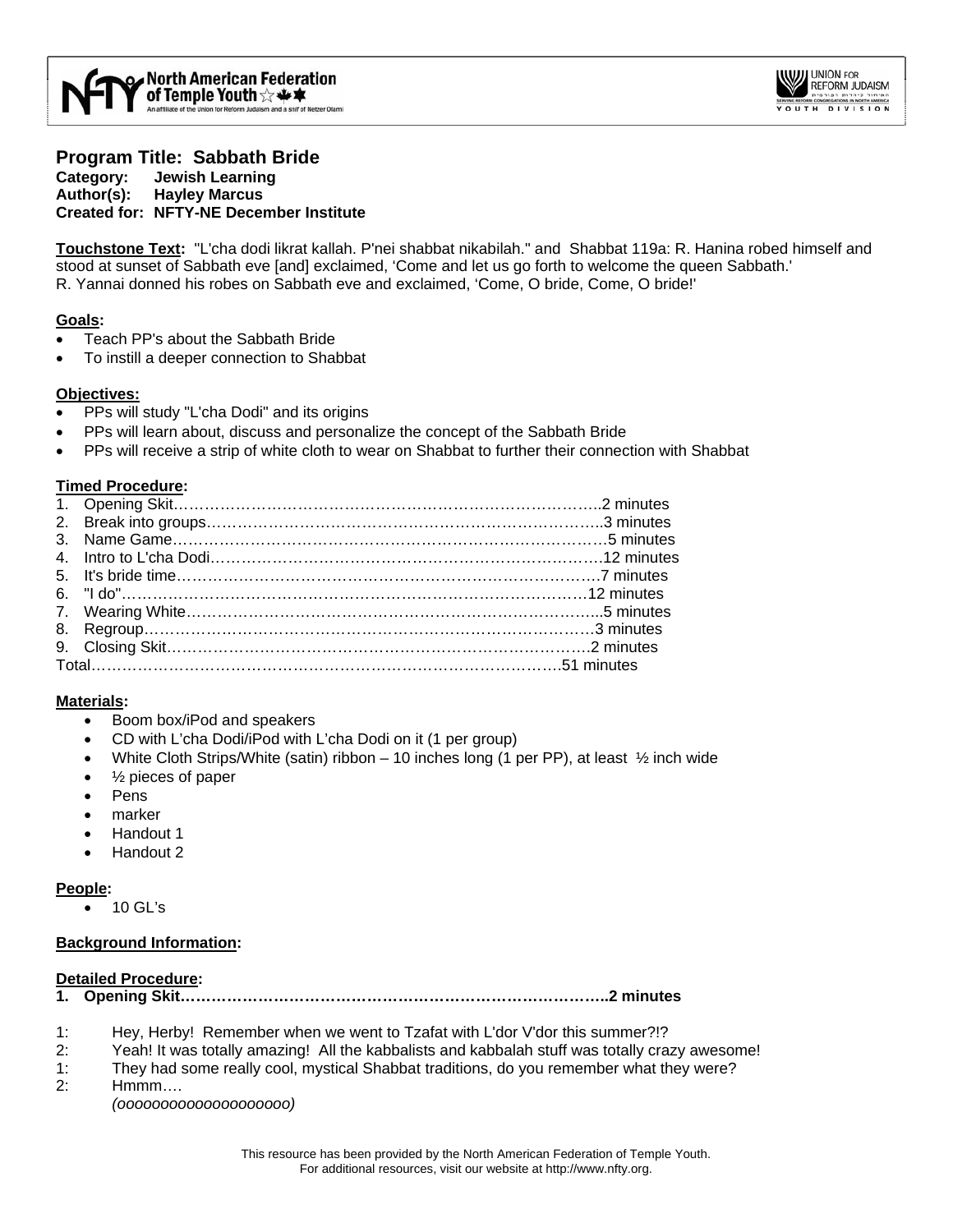

- **2. Break into groups……………..…………………………………………………..3 minutes**
- **3. Name Game…………………………………………………………………………5 minutes**

GL: Hi everybody, welcome! We're going to begin with a name game. Everyone please say your name, TYG and your favorite thing to do on Shabbat.

*(Hi, my name is Shab, and I'm from BAT, and my favorite thing to do is eat chicken!)* 

**4. Intro to L'cha Dodi………………………………………………………………….12 minutes** 

Excellent. Can someone summarize the skit please?

*(They were talking about their trip to Israel and that in Tzafat they learned about these cool kabalistic, Shabbat traditions.)* 

GL: What is your favorite prayer on Shabbat? Shout 'em out.

 (Sh'ma, Shalom Rav, Michamocha, V'shamru) (L'cha Dodi)

GL: Wow! That's so cool! My favorite prayer to sing on Shabbat is L'cha Dodi too! Does anyone know the origins of the L'cha Dodi prayer?

*(It was written in the 16th century by Kabbalist, Shlomo Halevi Alkabetz, who lived in Tzafat, Israel. It's actually an acrostic poem; the first letter of the first 8 stanzas spell his name, Solomon Halevi).* 

GL: Nice job. Now that we have that introduction behind us, we're going to take a look the text of L'cha Dodi.

[Pass out Handout 1]

GL: Now we're going to listen to a recording of someone singing L'cha Dodi…follow along!

[Listen]

GL: Let's take a look at the English translation. Would someone like to read?

[PP take turns reading]

- GL: Good reading! Does everyone see Solomon Halevi's name? *(yes).*
- GL: Would someone like to explain what "Sh'mor" and "Zachor" are in Stanza 1?

*(Twice in the Torah, we're commanded to honor Shabbat. We must "remember" (zachor) the Sabbath by not forgetting to observe Shabbat, but also to yearn for Shabbat during the working week. Sh'mor, observe, instructs us to observe the laws of Shabbat. In both ways we keep Shabbat holy.)* 

GL: Good explanation! If you notice stanzas 1,2 and 9 (and the refrain) are about Shabbat whereas stanzas 3-8 are about the rebuilding of Jerusalem, the coming of the messiah and the redemption of Israel. Does anyone see a connection between Shabbat and the coming of the Messiah?

*(Well, Shabbat marked the end of creation and now marks the end of a hard, stressful, busy week. The messianic age would mark the end of a destructive, hateful era and begin a new, peaceful era.)*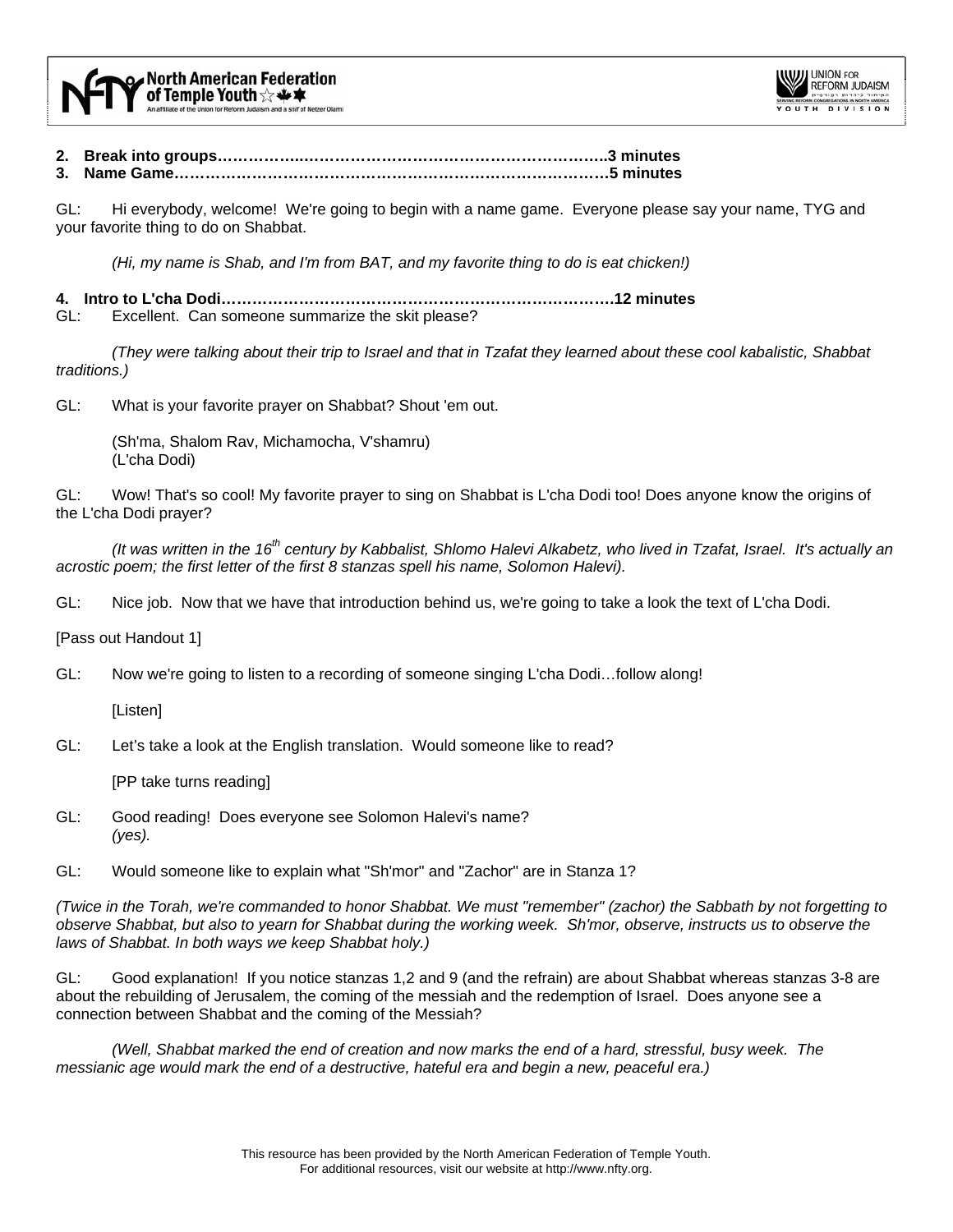

GL: Exactly! These sentiments weren't uncommon at all. L'cha dodi was written not to far after the Spanish Inquisition. The mystics in Tzafat really believed because of the horrors of the Inquisition, it would soon be time for the Messianic age. Alright, so now, let's take a look at hand out #2.

**5. It's bride time………………………………………………………………………….7 minutes** 

[Pass out handout #2; have on PP read].

GL: What is the tradition we have when we sing the "Boi Kallah" verse of L'cha Dodi?

*(We rise, turn and face the entrance. We bow to the left, right and center as we sing the last line of that verse).* 

GL: Do you think this tradition also combines the theory of Shabbat Kallah and Shabbat Malkah?

 (*Yes, because when a bride enters the synagogue people rise and watch her enter, and when in the presence of a queen, it is customary to bow).* 

GL: Does anyone connect more to the interpretation of Shabbat Bride or Shabbat Queen? Or, do you even agree with these interpretations or have any additional thoughts?

*(I connect with…..) (I don't agree…..)* 

**6. "I do"………………………………………………………………………………12 minutes** 

GL: Shabbat commences with the Sabbath bride meeting her groom…a wedding. What are some of the key components of a wedding?

*(Bridal Party, Flowers, a Chupah…etc.) ("I do")*

GL: The statement to which the bride and groom say I do is " Do you \_\_\_\_\_\_\_\_\_\_\_, take \_\_\_\_\_\_\_ to be your wife? ("I do"). Do you promise to love, cherish and protect her, whether in good fortune or in adversity, and to seek with her a life hallowed by the faith of Israel? ("I do")" We, tonight, are the groom at the wedding for Shabbat. Imagine you really were taking Shabbat to be your bride, what would your "I do" statement be? Because this is a different type of marriage (than a real bride and groom) your commitment to them is different. So rewrite the "I do" statement to fit your marriage with Shabbat, to fit the way you observe/would like to observe Shabbat, and to fit your view of our marriage to Shabbat.

[pass out markers and papers]

[PP's take time to think about it, write, decorate, create something they'll want to keep]

 *For example: "Do you \_\_\_ take Shabbat to be your halachically wedded wife? Do you promise to love, honor and remember her? Do you vow to relax, study, be with family, and pray with her? I do." (They can be longer, more in depth, a different format, more fitting to their lifestyle and more creative!)* 

GL: Ok, let's go around and share what we wrote!

[PPs share and keep their vows]

GL: Wow those are awesome! You should keep these vows with you, hang it in your room or carry it with you, so you always remember the covenant you have with Shabbat, and though it may be hard, you'll try to uphold these vows.

GL: Now, the Sabbath Bride has entered on Erev Shabbat. Traditionally, she is bringing in a day for relaxation, prayer, study and connection with G-d. For you personally, when the Sabbath Bride enters Friday Evening, what does she represent to you? What is Shabbat to you?

[Give PPs a moment to think]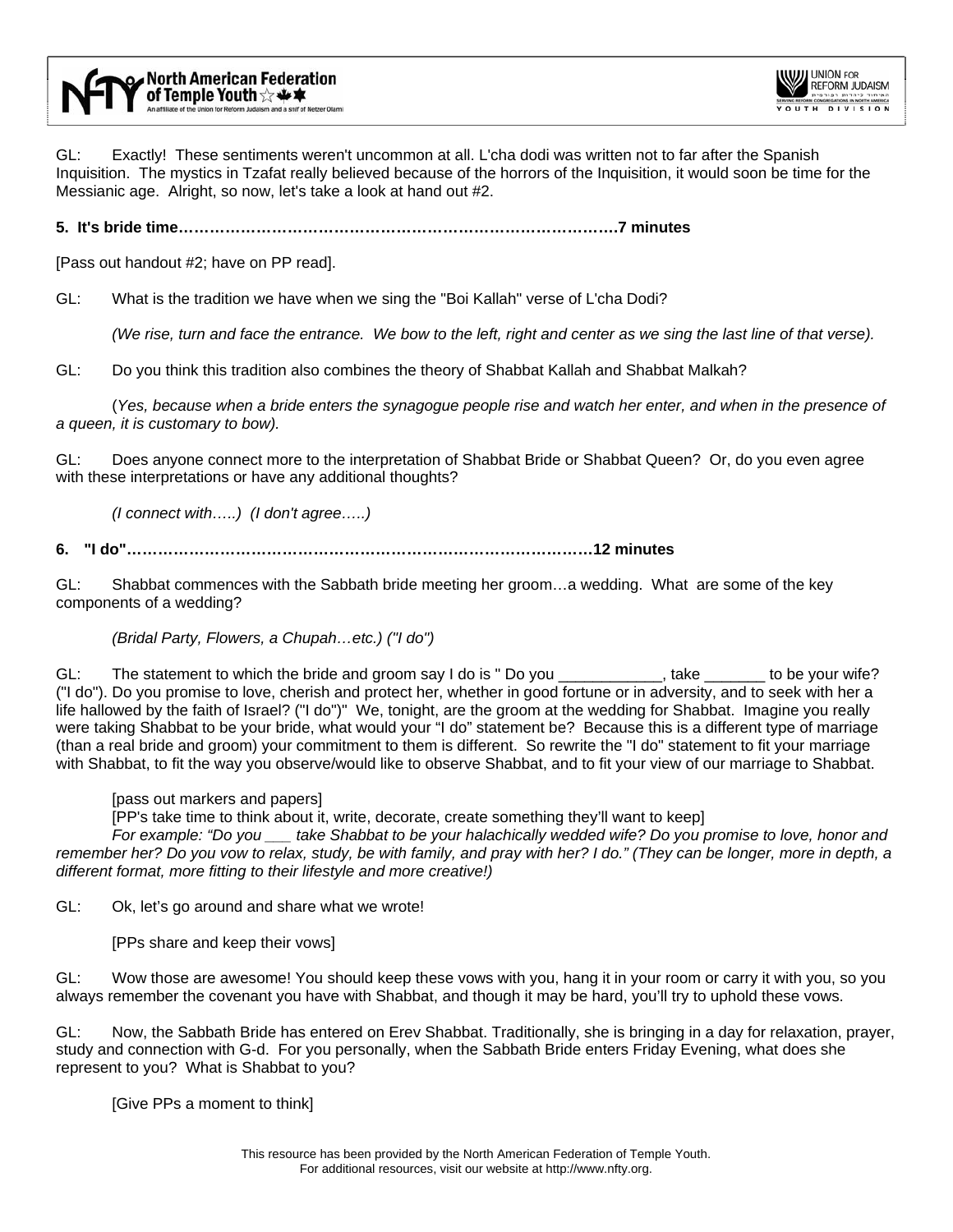

 *(Saturday is usually a very busy day for me, but I guess the Sabbath Bride brings an end to a hectic school week and a day/2 days for other fun activities)* 

 *(It's the same for me).* 

### **7. Wearing White………………………………………………………………………..5 minutes**

GL: As you may know, it is customary to wear white to Erev Shabbat Services. Does anyone know why?

 *(White represents purity) (To honor the Sabbath Bride)*

GL: Do you like this tradition? Do you think this tradition can help make Shabbat more sacred or more holy for you?

 [Make sure general consensus is yes or at least probably] *(Yes, I think it's really cool. It's another way to separate Shabbat from the rest of the week – make it more different and more holy.)*

GL: Exactly! I know we've all brought our own smashing and probably *not* white outfits for tonight, but to still honor the Sabbath Bride and start a new tradition, we've brought you each a strip of white cloth. You can wear on your wrist, neck or in your hair. We'd really like if you'll wear this every Shabbat, but especially, PLEASE wear it TONIGHT for Shabbat.

[Handout strips of cloth, 1 per PP, and one for you!]

GL: Ok, let's regroup!

**10. Regroup……………………………………………………………………………3 minutes 11. Closing Skit……………………………………………………………………….2 minutes** 

2: Hey! Still thinking about our awesome trip from this summer?

- 1: Yeah! How could I forget especially Shlomo and his crazy acrostic poem!
- 2: It's my faaaaaaaaaaavvvvvvvvvvvvvvvvvvvvv.....
- 1: Mine too! Shabbat Shalom, Herby, see you later!
- 2: Good Shabbas to you too Abe.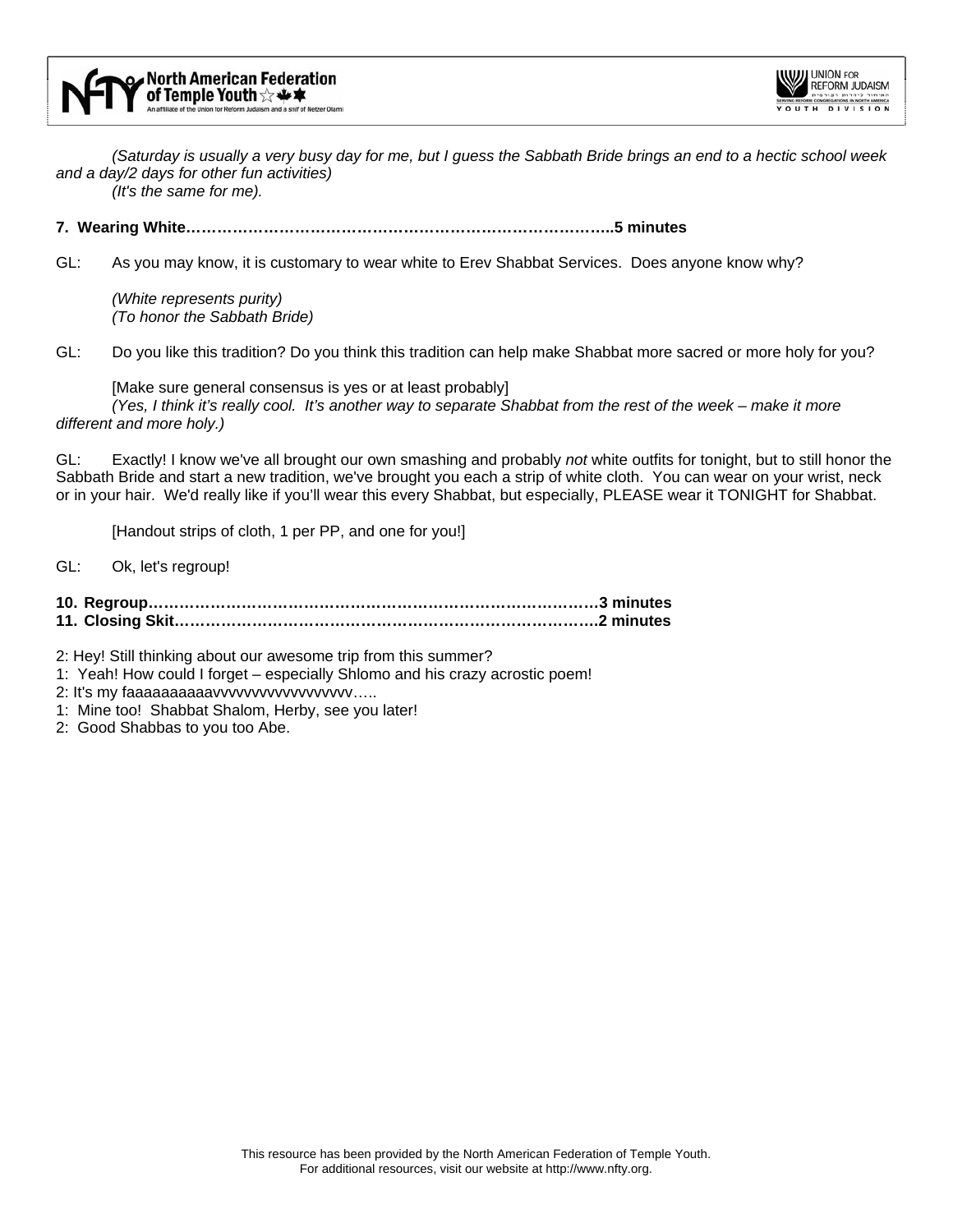

Handout #1

L'cha Dodi

(copy of the mishkan t'fillah page?) Pg 14-15 in the NFTY Mishkan from convention UNION FOR<br>
REFORM JUDAISM<br>
Y O U T H D I V I S I O N